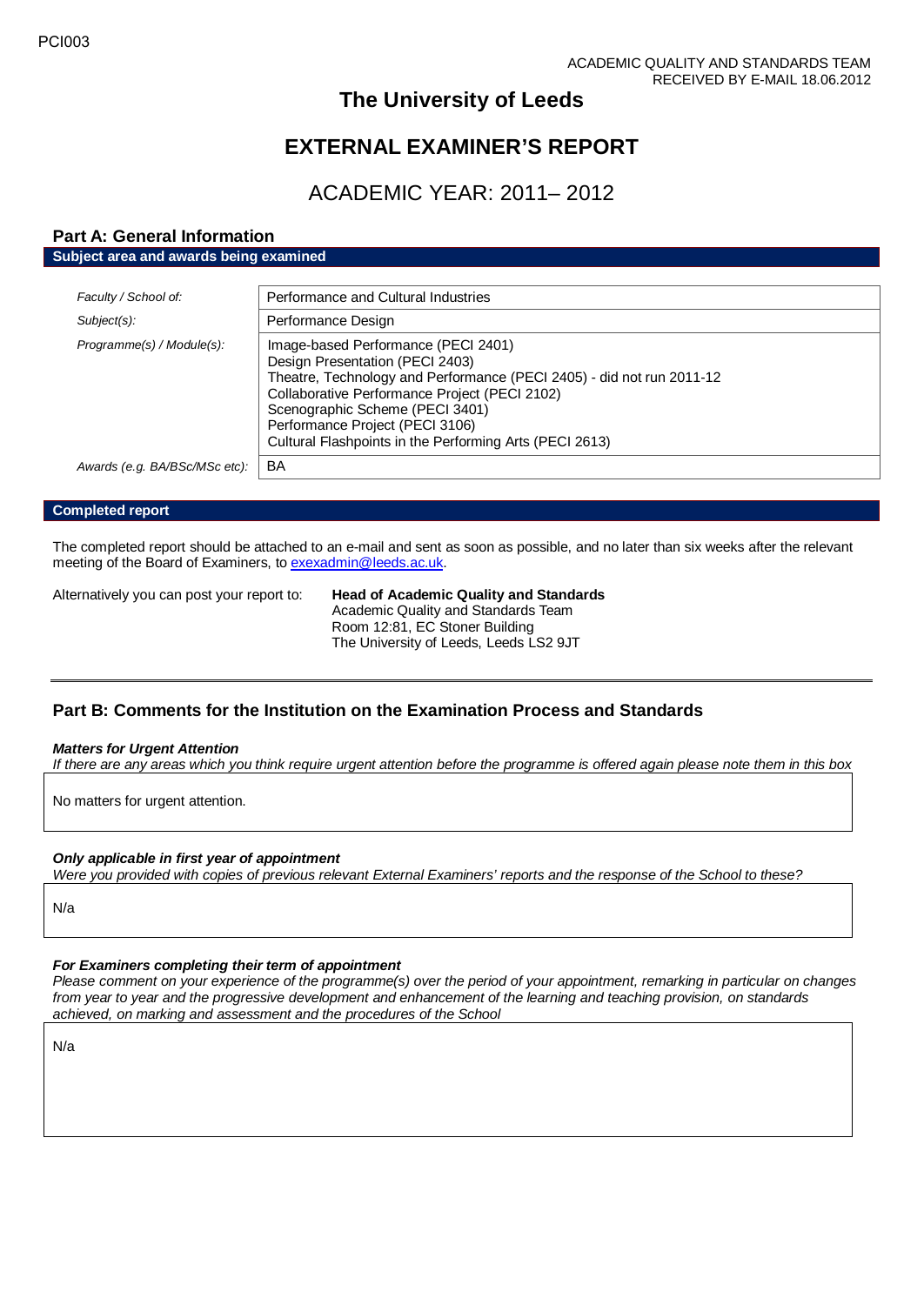- **1. Please indicate the extent to which the programme Aims and Intended Learning Outcomes (ILOs) were commensurate with the level of the award**
	- *The appropriateness of the Intended Learning Outcomes for the programme(s)/modules and of the structure and content of the programme(s);*
	- *The extent to which standards are appropriate for the award or award element under consideration.*

In my judgement, the aims and ILOs are entirely appropriate for the programme and for the modules that I moderated. The structure and content of the programme is coherent, offering clear pathways for students' progression. It encourages and supports increasing complexity and independence in students' thinking and practice. Standards for the award and award elements that I moderated are set at appropriate levels, with clear descriptors.

#### **2. Did the Aims and ILOs meet the expectations of the national subject benchmark (where relevant)?**

• *The comparability of the programme(s) with similar programme(s) at other institutions and against national benchmarks and the Framework for Higher Education Qualifications.*

The Aims and ILOs of the programme and individual modules that I moderated are comparable to similar programmes and match national benchmarks.

#### **3. Please comment on the assessment methods and the appropriateness of these to the ILOs**

- *The design and structure of the assessment methods, and the arrangements for the marking of modules and the classification of awards;*
- *The quality of teaching, learning and assessment methods that may be indicated by student performance.*

A considerable strength of the Performance Design programme is the range of assessment methods used. This seems to me entirely appropriate to the subject area, equipping students with skills that have both specific vocational, and additional wider, applications. For instance, highly transferrable skills in digital visualisation technologies are acquired by students in developing and documenting design work for assessment while oral presentation, another highly transferable skill, forms the basis of several assessments. Strategies for further supporting the development of students' presentation skills were discussed with staff.

Programme and Module Handbooks, together with information on the VLE, provide clear descriptions of what is entailed in the varied modes of assessment used in the programme-specific and shared modules that I moderated. This supports students in adapting to the range of different criteria the programme demands.

Since last year, some work has been done by staff to streamline and focus the written assessment components of two modules (Collaborative Performance Project PECI 2102 and Performance Project PECI 3106) in response to my comments. This appears to have resulted in more focussed and coherent reflective writing from students on these modules.

Assessment is clearly carried out rigorously, with widespread evidence of double-marking, moderation and team marking. Again, this is entirely appropriate given the challenges of marking practice and group work, and of achieving consistency in modules delivered by a range of tutors/lecturers. The staff team evidently devote considerable thought, time and energy to ensuring this consistency and continue to monitor and develop assessment strategies to maintain and improve standards.

In the work I sampled, written feedback was generally full, specific and constructive, giving students clear direction on their performance and advice on how to improve and develop in the future. Continued attention should be paid to ensuring that written feedback matches grades awarded and grade descriptors.

#### **4. Were students given adequate opportunity to demonstrate their achievement of the Aims and ILOs?**

- *The academic standards demonstrated by the students and, where possible, their performance in relation to students on comparable courses;*
- *The strengths and weaknesses of the students as a cohort.*

In the range of work I sampled, students appeared to be performing at a standard that I would consider comparable to that seen in similar institutions, with a significant proportion of work at a high level. Some of the strongest work in the sample I moderated this year, as was the case last year, appeared in the modules Image-based Performance (PECI 2401), Design Presentation (PECI 2403) and Scenographic Scheme (PECI 3401). The strongest students on these modules showed evidence of critical, reflective practice and made intelligent and appropriate use of new technologies (for example, digital imaging and projection). In these modules I saw examples of experimentation and learning through practice and of the acquisition of both technical/craft and conceptual skills applicable within the theatre/performance sector and in a range of other contexts.

The strongest practical work I saw on the Performance Project (PCI3601) module, while I was unable to witness it live and so viewed only recordings, was inventive and demonstrated an understanding of its context within contemporary theatre/performance.

Some of the written work I read was less strong, notably in the module Cultural Flashpoints in Performing Arts (PECI2613) This seemed slightly lacking in the criticality I would expect in a second year essay from a student at a Russell Group university. While the range of material covered by the course is rich and pertinent, and the course is evidently very popular, the essays I read had a tendency to consist of unsubstantiated statements and lacked coherent structure. There appeared to be limited understanding of how to build an argument and of how to use critical literature or examples of practice to evidence assertions. There seemed little awareness that historical narratives might be subjective, multiple and contradictory. Strategies for providing further training and additional formative feedback for students to improve their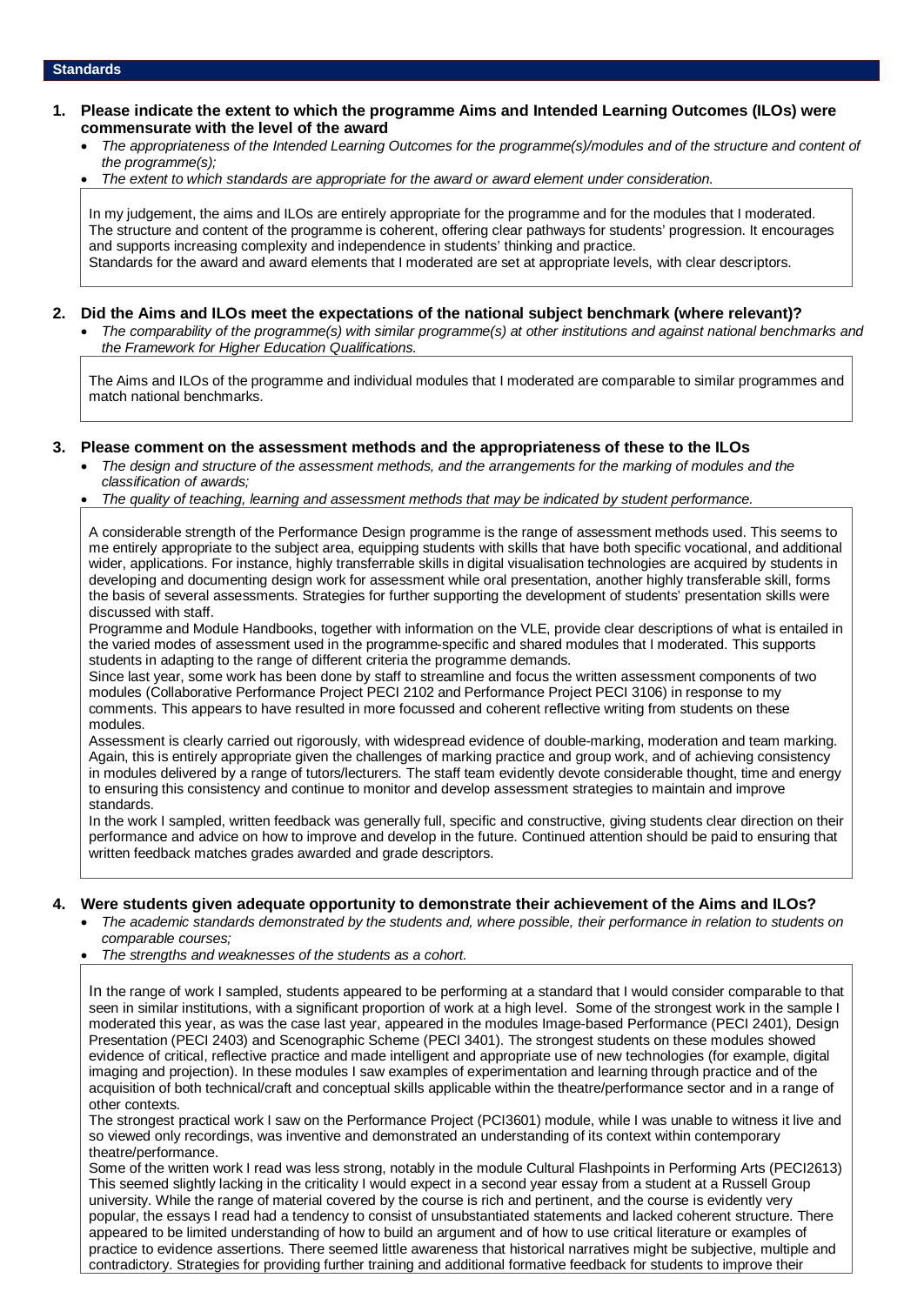abilities in structuring essays, using critical literature and evidencing arguments was discussed with relevant staff. One proposal was to split the assessment between an oral presentation and a shorter essay, providing an opportunity for formative feedback at an earlier stage and thus feeding into the essay.

#### **5. For Examiners responsible for programmes that include clinical practice components, please comment on the learning and assessment of practice components of the curriculum**

N/a

#### **6. Please comment on the nature and effectiveness of enhancements to the programme(s) and modules since the previous year**

*It would be particularly helpful if you could also identify areas of good practice which are worthy of wider dissemination.* 

In my last year's report and in discussions with staff, I suggested that the varied functions of the written elements in different modules might be clarified and given a tighter focus.

In response to these comments the written element in the Collaborative Performance Project (PECI 2102) now takes the form of a report, reflecting on the project in the context of the collaborating institution, rather than a more traditional academic essay. This appears to have resulted in written work that is a better match for the aims of the module and is much more focused and relevant, in terms of allowing students to reflect critically on the practice-based component. In response to my own and the previous External Examiner's suggestions, the logbook and essay elements for the Performance Project (PECI 3106) have now been combined. This has resulted, judging by the work I sampled this year, in reflective writing that is considerably better focused, critical and concise, with the strongest students demonstrating an ability for rigorous reflection on practice and an understanding of the context of their work within contemporary theatre/performance.

### **7. Please comment on the influence of research on the curriculum and learning and teaching**

*This may include examples of curriculum design informed by current research in the subject; practice informed by research; students undertaking research.* 

There is clear evidence that research interests lead elements of the programme, which embraces aspects of contemporary scenographic practices and research. For example, scenography as a collaborative practice, phenomenological approaches towards scenography, the critical application of new technologies (in both the design process and live theatre/performance) and contemporary practices in immersive theatre/performance. There is also evidence of students undertaking practice-led research - or reflective, critical practice. This is particualry evident in the modules cited above: Image-based Performance (PECI 2401), and Scenographic Scheme (PECI 3401). In this respect the programme continues to demonstrate a distinctive character and make a valuable contribution to the discipline through its application of scenographic approaches towards the study of theatre and performance,

#### **For Examiners involved in mentoring arrangements**

**8. If you have acted as a mentor to a new External Examiner or have received mentor support please comment here on the arrangements**

N/a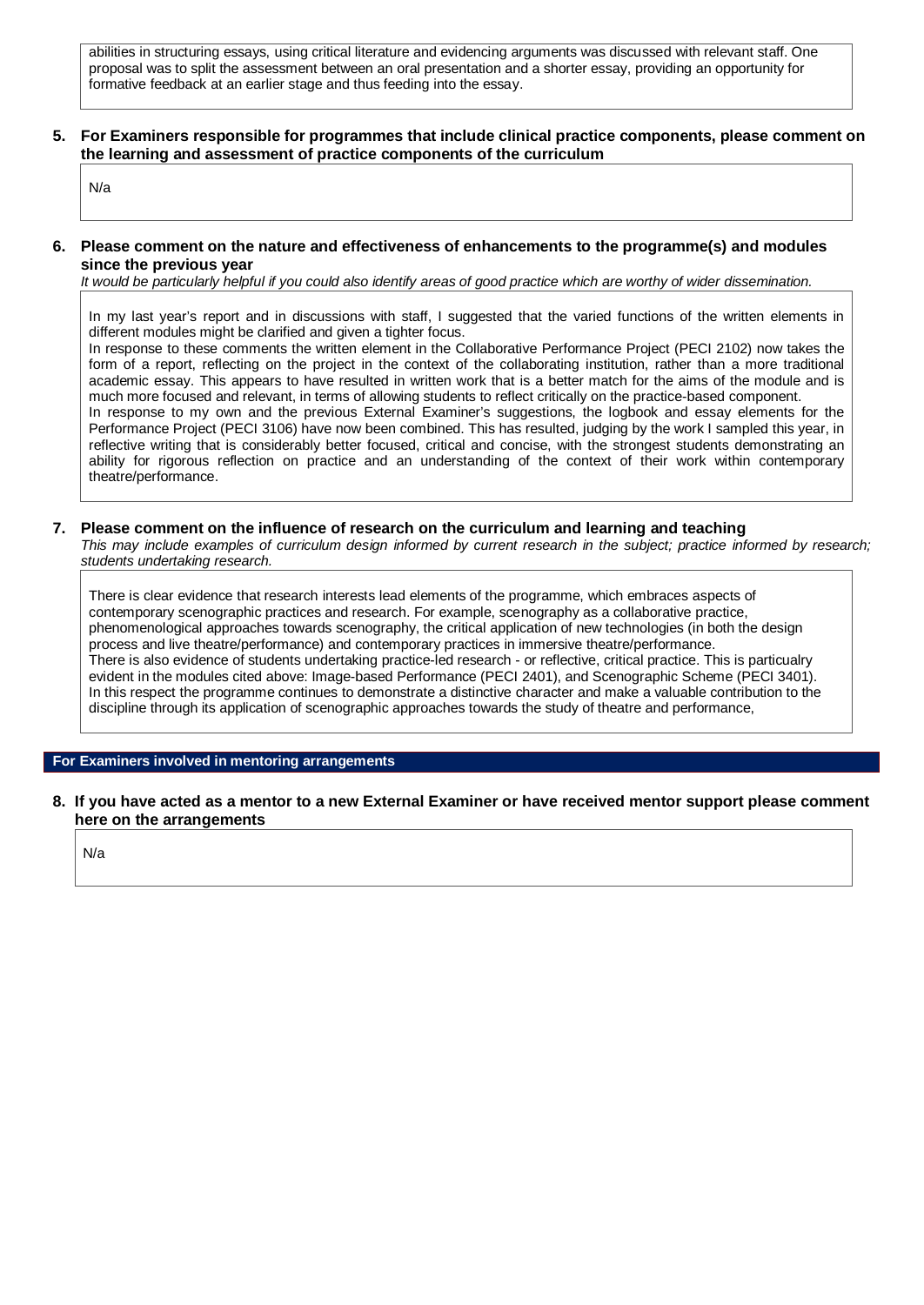#### **9. The University and its Schools provide guidance for External Examiners as to their roles, powers and responsibilities. Please indicate whether this material was sufficient for you to act effectively as an External Examiner.**

• *Whether External Examiners have sufficient access to the material needed to make the required judgements and whether they are encouraged to request additional information.*

I was given a full range of material from the modules for which I have responsibility. This was made available on-line (through the VLE), sent to me or was made available when I visited the School. This included supporting documentation (Programme and Module Handbooks), a wide range of samples of work, marking criteria and a full spread of marks. I was unable to attend any of the live performances this year but video documentation was made available to me. Work (particularly on CD/DVD) was clearly labelled and presented in a format, and of a size, that was easy to access. I was invited to request any additional information I required.

While I understand that it is not possible to obtain documentation of all practical work on the Collaborative Performance Module (PCI2102), such as the project taking place with the Prison Service, it would be helpful to see a slightly wider range of samples from this module's practical component.

- **10. Did you receive appropriate documentation relating to the programmes and/or parts of programmes for which you have responsibility, e.g. programme specifications or module handbooks, marking criteria?**
	- *The coherence of the policies and procedures relating to External Examiners and whether they match the explicit roles they are asked to perform.*

Yes - see above. The Examiner's pack, External Examiners' Handbook and other supplementary material provided further useful information regarding my role.

**11. Were you provided with all draft examination papers/assessments? Was the nature and level of the questions appropriate? If not, were suitable arrangements made to consider your comments?**

I was provided with copies of the assessments for all modules I moderated. The questions (where relevant) and other assessment tasks were appropriate. The explanations of these tasks and questions provided for students was clear and detailed.

#### **12. Was sufficient assessed / examined work made available to enable you to have confidence in your evaluation of the standard of student work? Were the scripts clearly marked/annotated?**

Yes - see above. Scripts were clearly annotated and additional written feedback sheets for students were attached.

### **13. Was the choice of subjects for dissertations appropriate? Was the method and standard of assessment appropriate?**

N/a

.

### **14. Were the administrative arrangements satisfactory for the whole process, including the operation of the Board of Examiners? Were you able to attend the meeting? Were you satisfied with the recommendations of the Board?**

Administrative arrangements were highly satisfactory. I attended the Meeting of the Board of Examiners. I was provided with full sets of papers and offered any guidance I required in interpreting these. I was entirely satisfied with the recommendations of the Board.

The Board was conducted with efficiency, transparency and integrity.

### **15. Were appropriate procedures in place to give due consideration to mitigating circumstances and medical evidence?**

Yes. In all cases due consideration was given and, in my estimation, a decision which fairly advantaged the student was reached.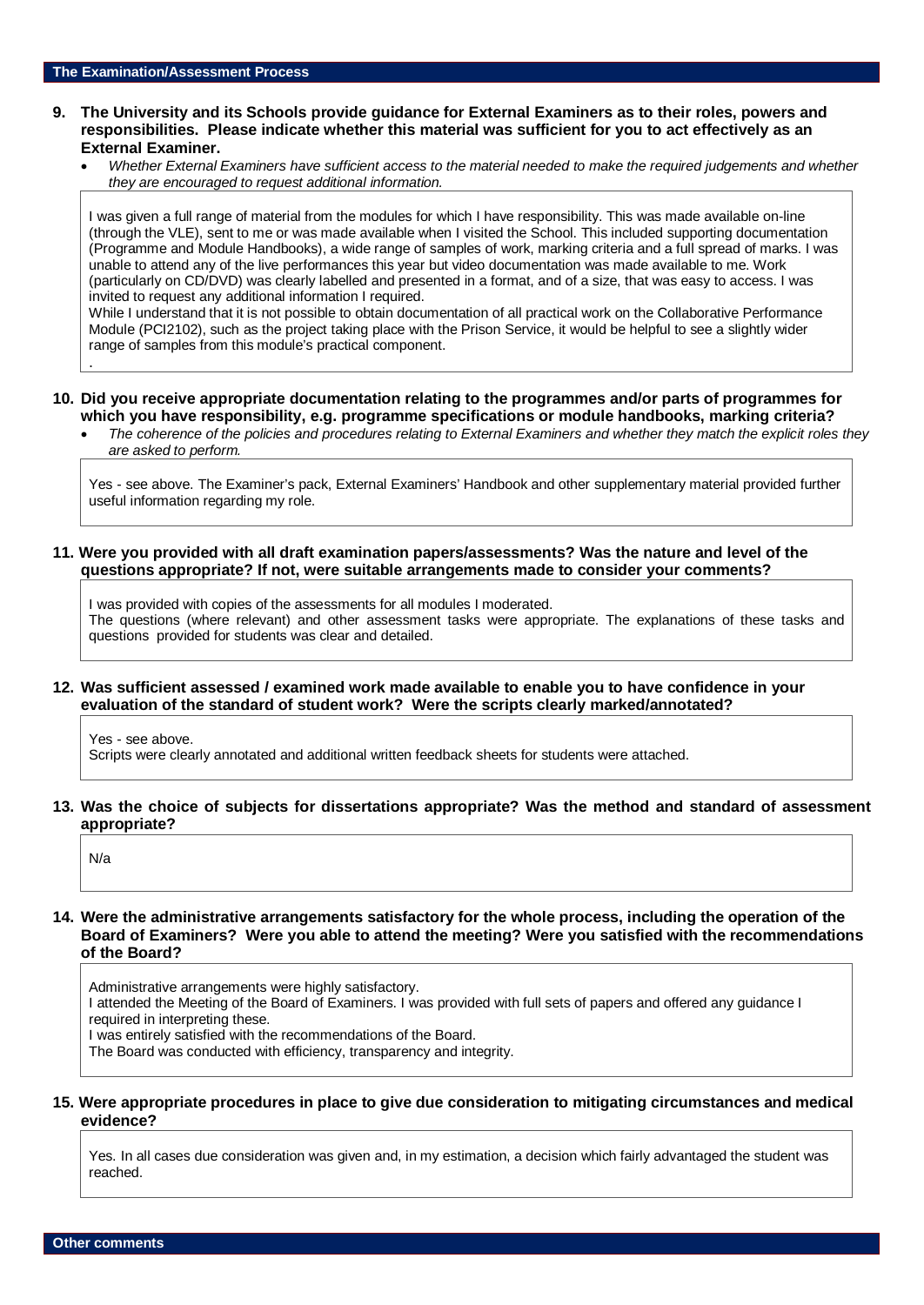### **Please use this box if you wish to make any further comments not covered elsewhere on the form**

I understand that the imbalance in student numbers between the four PCI Programmes (soon to be three, since the discontinuation of the Dance Programme) may require consideration and a review of the curriculum and structure of the PCI Degree Programmes. I would welcome the opportunity to contribute to debates about future developments.